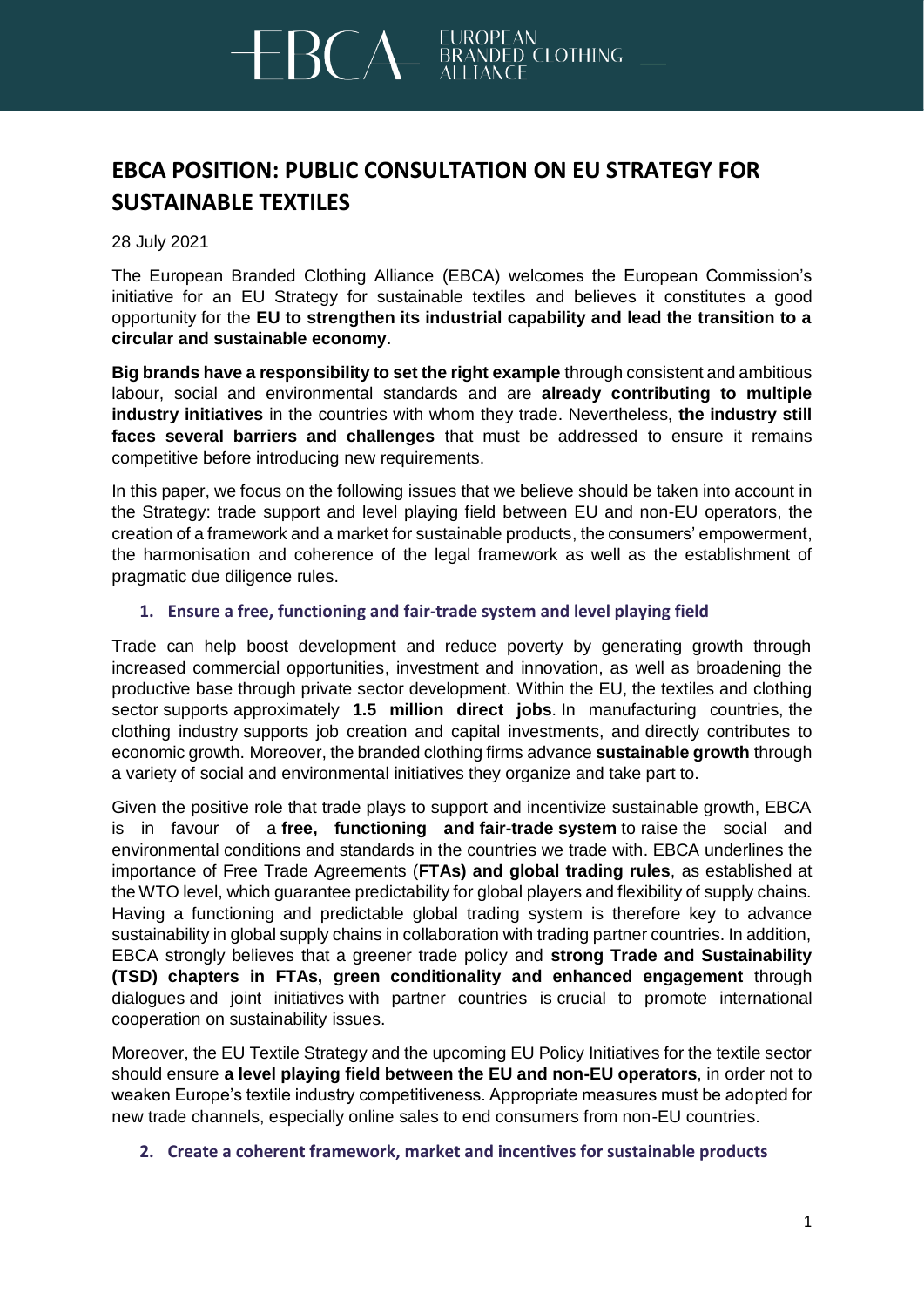## $BCA$ DED CLOTHING

It is important to ensure that a market can be established with sufficient high-quality supply of both textile waste and recycled materials, and consequent demand, both from manufacturers and consumers. That can be done by investing into **skills (also digital and circular) -** such as knowledge of circularity, remanufacturing, textile sorting and collection**; R&D** and commercialization of innovative new technologies (for materials and recycling, collection, sorting and fibre production), as well as creating a **coherent and comprehensive framework for textile waste collection and recycling** (including waste shipment, harmonised EU EPR, clear definitions). In addition, a secondary raw materials market for textiles can only be realised if **textile waste is recognized as a resource**. EBCA also calls for clearer rules regarding the **second-hand products market** in Europe, which is now jeopardised by the complexity of rules of origin and labelling among other issues and lack of clear and predictable regulation.

Lastly, the textiles strategy should take into account the difficulties that the sector is facing in this context of global disruption caused by the Covid-19 pandemic and its need for recovery support. In order to take advantage of this crisis to undertake a green and digital transition, the industry requires **incentives for the future** and for new sustainable products, **rather than penalization** or restriction of traditional production and raw materials in the present.

### **3. Inform consumers through a common methodology and standardization**

Moreover, while companies are making the effort to improve the sustainability of their products, citizens are often poorly informed on the existing initiatives and do not have access to trustworthy information needed to make informed purchasing choices, since it is difficult to compare information and products due to the multiple and not harmonised existing labels. **Providing consumers with comparable and trustworthy information,** together with **measures to foster sustainable consumer behaviour,** are therefore crucial to enable them to make sustainable informed choices and support the green transition**.** However, this is only possible if there is clear **standardization** of the completeness, comparability, and reliability of information, definitions and methodologies, which would create level playing field and legal certainty for both companies and consumers. Thus, a **common methodology and assessment system** across EU Member States are needed to allow consistency and comparability of information communicated. In addition, EBCA believes that any sustainability guidelines and methodologies will need to be **realistic, implementable and progressive** in order to be impactful, taking into consideration the complexity of global value chains and adopting a flexible and risk-based approach.

### **4. Ensure harmonisation and policy coherence among EU policy initiatives**

In order to avoid double regulation and contradictions, EBCA would like to remark the importance of having **a coherent and coordinated framework** not only among Member States, but also with all EU policies, cross-sectorial and sector-specific initiatives that will contribute to the sustainable framework for the textile sector. The reviews of the Waste Shipment Regulation and the Waste Framework Directive as well as the Sustainable Product Policy Initiative, the new Consumer Agenda, the Sustainable Corporate Governance Initiative, among other relevant sustainable policy initiatives under development, will represent key opportunities to incentivize and escalate solutions to ensure a true systemic shift towards a circular and sustainable textile industry.

### **5. Develop pragmatic and smart mix of due diligence and transparency rules**